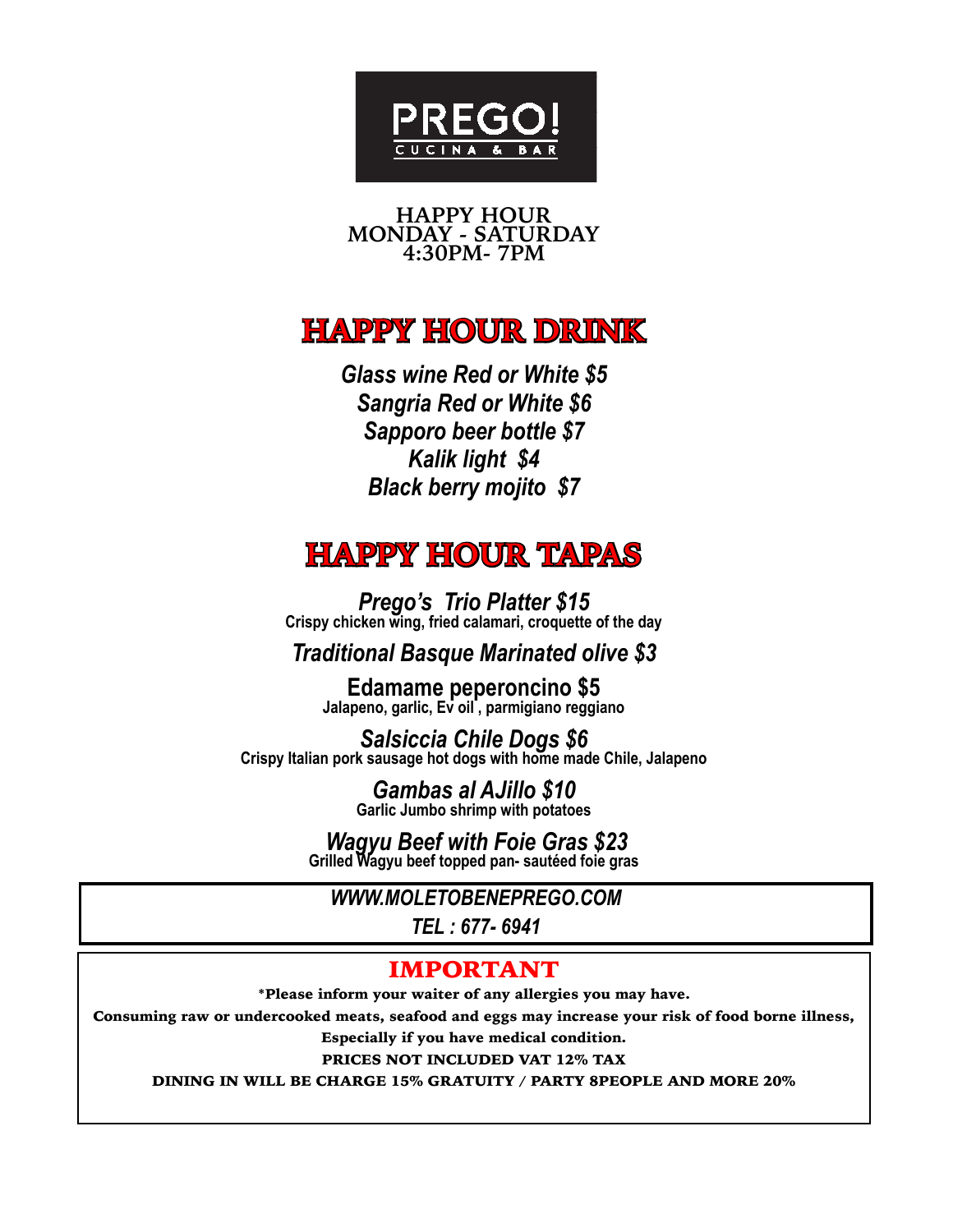

## **\$20**

**(not included 12% VAT TAX) SERVED WITH STARTER, ENTREE AND DRINK**

*LUNCH INCLUDED DRINK BELOW* 

**HOUSE RED WINE /WHITE WINE LEMONADE /ICE TEA / ICED COFFEE KALIK LIGHT /SODAS / BOTTLED WATER**

> *DAILY STARTER CHEF'S DAILY STATER*

# *PLEASE CHOOSE YOUR ITEM*

## **PIZZA or PANINI**

PIZZA MARGHERITA/ PIZZA VEGETARIANO PIZZA PROSCIUTTO-ARUGULA CHICKEN PANINI /PROSCIUTTO-ARUGULA PANINI AVOCADO TOAST/ SMOKED SALMON TOAST

## **PASTA or RISOTTO**

CHICKEN ALFREDO/LASAGNA/ SPAGHETTI BOLOGNESE SPAGHETTI PESTO SAUCE WITH SHRIMP CHICKEN & MUSHROOM RISOTTO

> **MEAT or FISH** CHICKEN MILANESE PAN-GRILLED SALMON ADD\$5 NEW YORK STEAK ADD\$6

# **TAKE OUT NOT INCLUDED DRINK**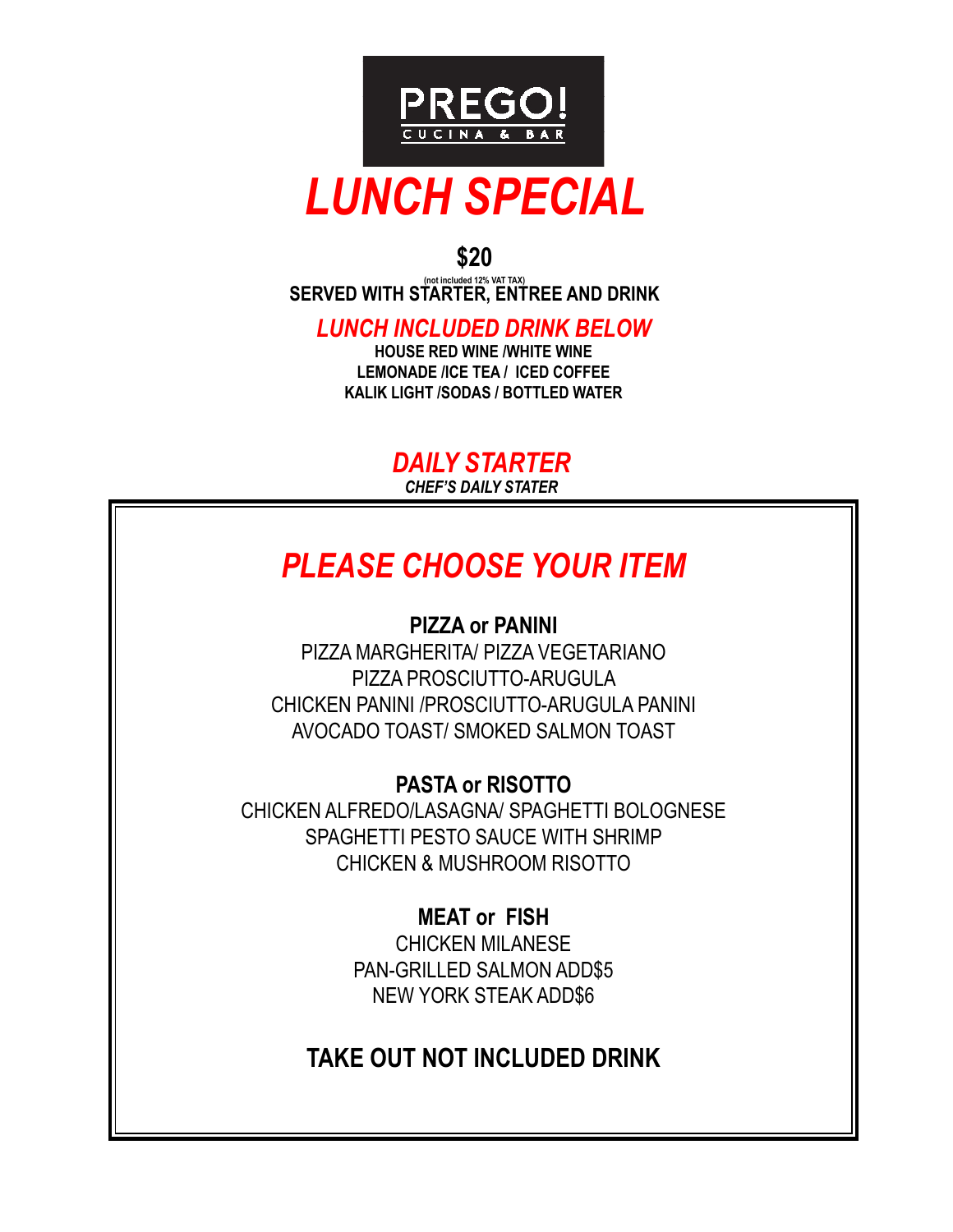

*ARANCINI \$8* 

**3pc wild mushroom risotto ball with mozzarella cheese** 

*TUNA TARETARE \$22* **chopped avocado, garlic bread** 

*STEAMED CLAM \$ 18*

**White wine, parsley and garlic bread** 

# *ROASTED BEETS \$13*

**goat ricotta cheese, white truffle honey, aged balsamic, green apple, walnuts** 

## *CAPRESE \$15*

**fresh Imported Buffalo mozzarella with tomatoes,fresh basil** 

## *BURATTA & TOMATO \$17*

**Buratta cheese, fruits tomato, mango and basil** 

## *CALAMARI RING FRITTI \$15*  **fresh cut zucchini, truffle hotter sauce**

*CRISPY CHICKEN WINGS \$13*

**pesto ranch dipping sauce** 



**Italian baguette made in house daily**

*choose 3 for \$15*

# *HOUSE- SMOKED SALMON*

**pesto cream cheese,caper, red onions**

*TUNA CRUDE*  **capers, red onions,fresh basil,avocado**

*BLT*  **mascarpone, peppered pancetta, arugula, tomato** 

# *FRESH MOZZARELLA*

**tomato, basil, cracked black pepper, balsamic glaze** 

### *WARM ARTICHOKE SPREAD*  **artichoke, roasted garlic, romano cheese**

*FUNGHI*  **mushroom, roasted garlic, fontina cheese, thyme, chive** 

# *PROSCIUTTO DI PARMA*

**gorgonzola cheese, arugula, tomato, balsamic glaze** 

# *GARLIC SHRIMP*

**pesto, garlic, fontana cheese**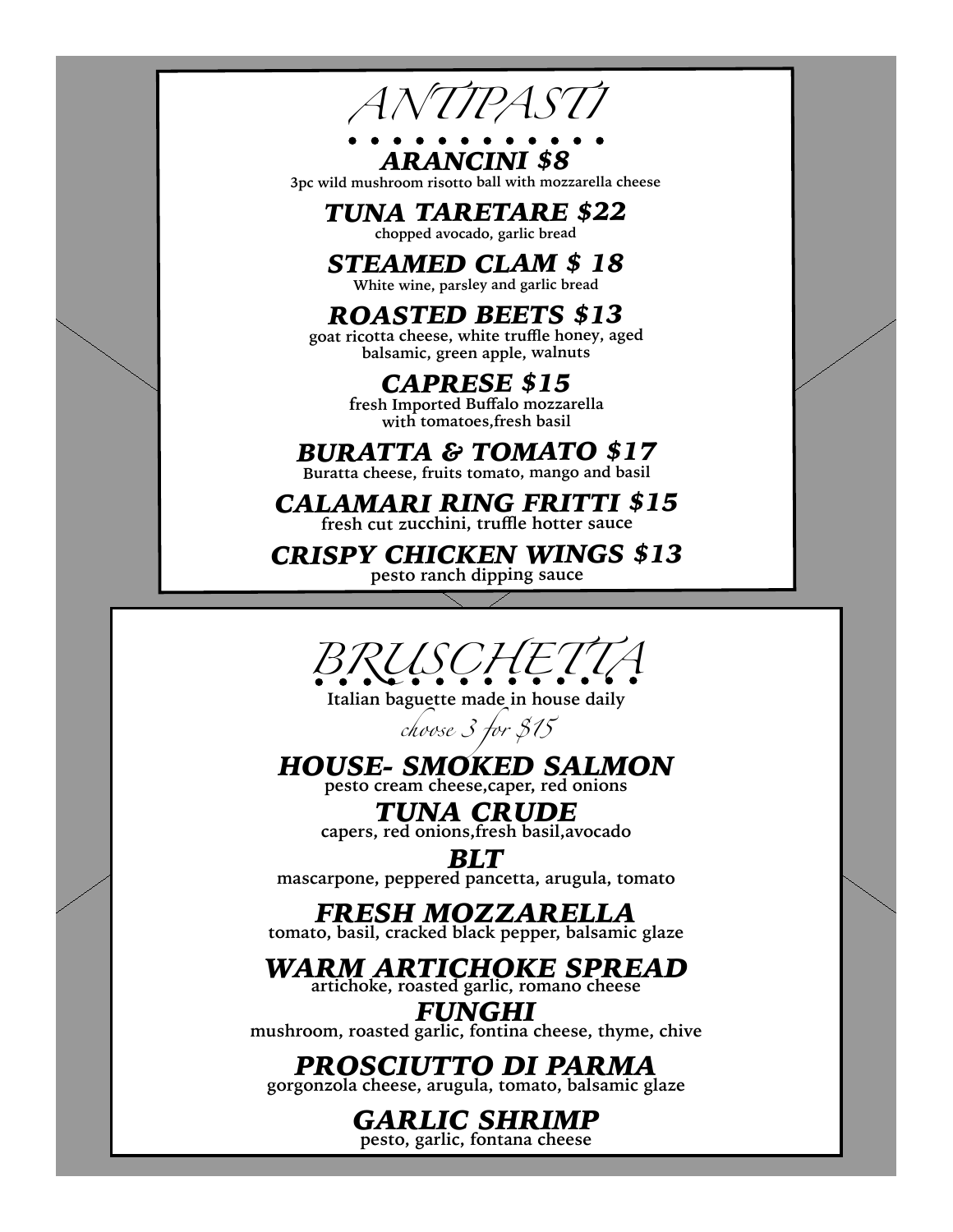





# *ARUGULA SALAD \$12*

**baby arugula, parmigiano- reggiano extra virgin olive oil, lemon** 

# CAESAR SALAD \$16<br>organic Lettuce, croutons, panchetta

parmigiano-reggiano, dressing

Add chicken \$6.95 Add shrimp 8.95

# *INSALATA DI TONTO SERED TUNA\$23*

**organic greens, sered tuna, olive, artichoke green bean,red onion, avocado boiled egg balsamic vinaigrette dressing**



*POMODORO \$16* **tomato,fresh basil**

*ALLA CARBONARA \$18* **pancetta, organic egg-yolk, pecorino romano& black pepper** 

*CON PESTO GENOVESE \$25* **shrimp, scallops, salmon, clam, squid, fresh pesto**

*ALLE VONGOLE \$25* **asari clam, Italian parsley, butter**

*JUMBO SHRIMP WITH CREAMY SAUCE \$23*

**shrimp, lemon, mushroom, tomato, creamy sauce** 

*BOLOGNESE \$22* **home made short rib ragu, fresh basil**

*ARRABBIATA \$20* **spicy tomato sauce, olive, anchovies**



**Spaghetti/ Bucatini/ Penne Rigatoni/Lingine/Sardinian cavatelli**

**Gluten free penne Gluten free spaghetti Add \$3** 

*WILD MUSHROOM RAVIOLI \$18* **truffle creamy sauce** 

*BAKED LOBSTER RIGATONI \$23* **creamy sauce, mushrooms, triple cheese** 

*WILD MUSHROOM RABIOLI \$23 Home made 100% Semolina ravioli with seasonal wild mushrooms, ricotta cheese, artichoke*

## *CLASSIC LASAGNA \$20*

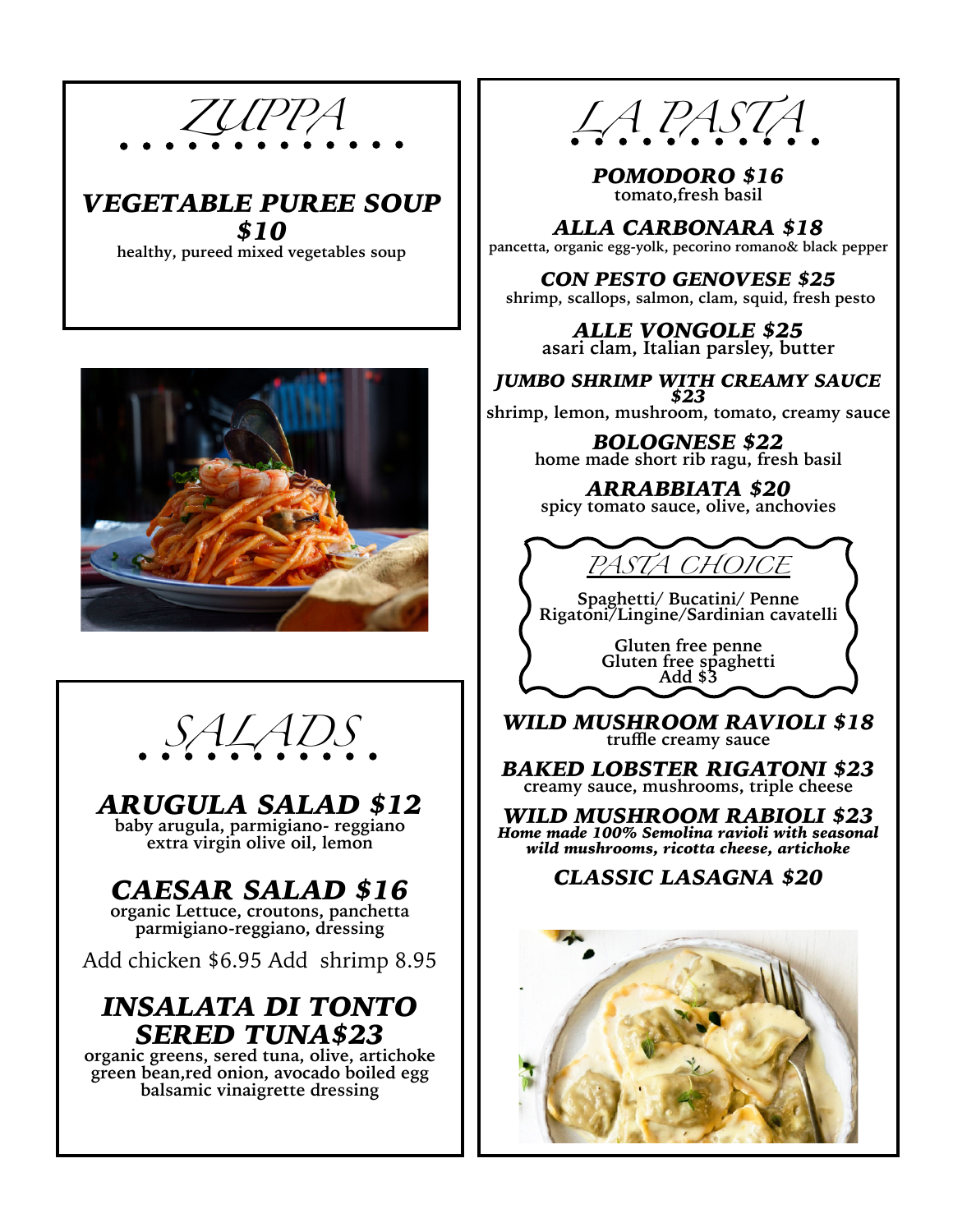

**RISOTTO FUNGHI \$26 risotto with wild mushrooms & porcini** 

**SEAFOOD RISOTTO \$33 lobster, calamari, clams,salmon ,shrimp tomato base**

# *KIDS PLATE \$13*

*FOR UNDER REAL 12YEARS OLD (no take out) chicken-mozzarella, spaghetti meat ball, fries, steamed broccoli & gelato*

# *SALMON SLIDERS \$23*

*PANKO CRUSTED LIGHTLY FRIED SALMON FILLET, HOME MADE TARE TAR SAUCE, ONION, LETTUCE, PICKLES, GOAT CHEESE* 

# *WAGYU BEEF SLIDERS \$23*

*HAND CHOPPED WAGYU BEEF PATE, ONION, LETTUCE, TOMATOES, TRUFFLES PEPPER SAUCEFRENCH FRIES* 



### **GRILLED ORA KING SALMON \$33 cured salmon roe, Sardinian cavatelli, mayor lemon cream sauce**

 **SALSICCIA \$26 crispy Italian pork sausage, spinach, potato Gnocchi with Gorgonzola sauce** 

**LAMB CHOPS \$33 succulent rack of lamb broiled to perfection, grilled Vegetables** 

> **NEW YORK STRIP STEAK \$38 with classic mashed potatoes**

**ROSSINI \$42 Wagyu Hanger steak with seared Foie Gras, potatoes** 

*SIDE French Fries \$ 6 / Grilled vegetables \$ 8/ Mashed potatoes \$8 Small salad \$6 / Garlic spinach \$10*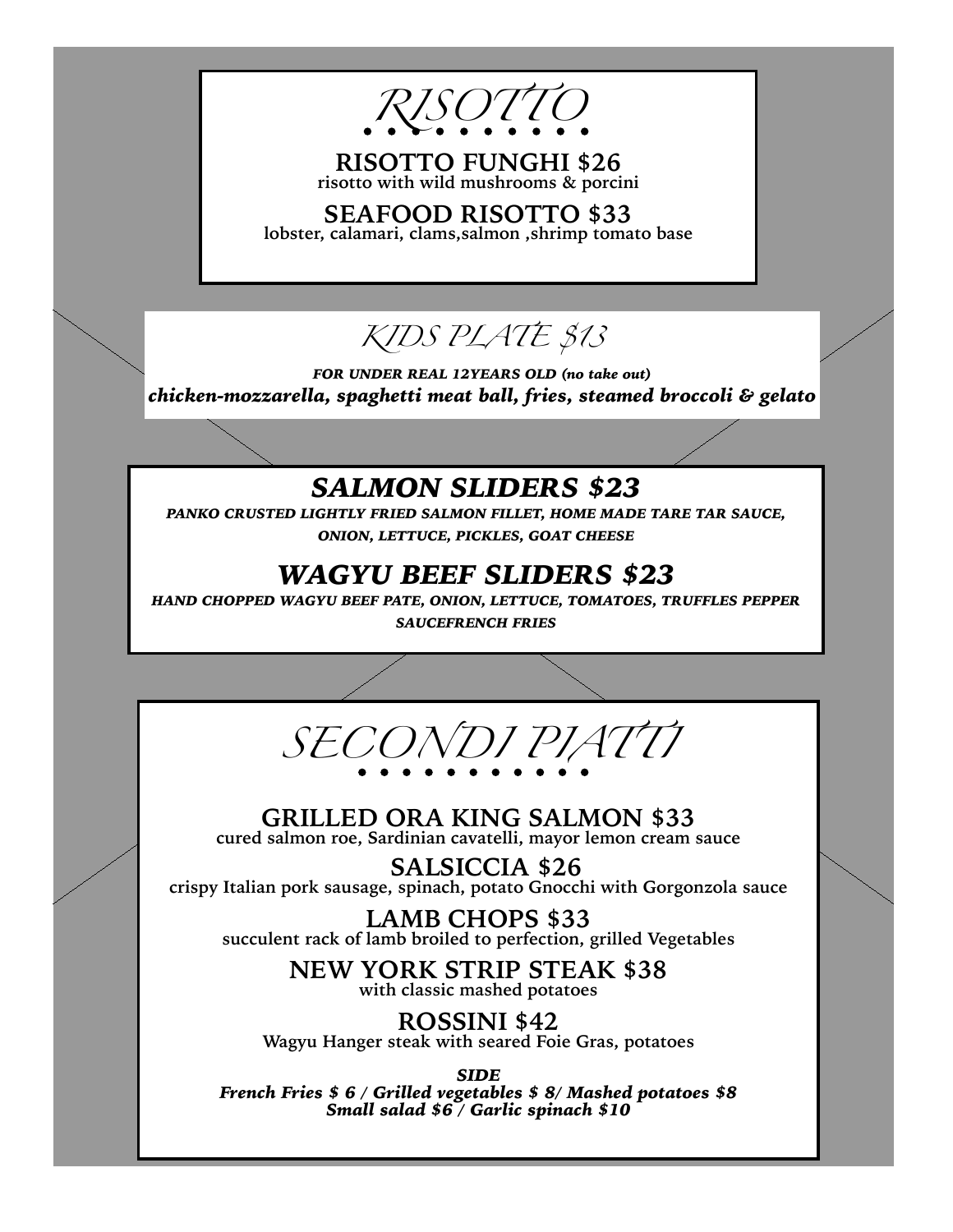PIZZA FROM OUR WOOD BURNING OVEN. OUR HOUSE-MADE DOUGH IS FERMENTED A MINIMUM OF 48 HOURS.



<u>PREGO!</u>